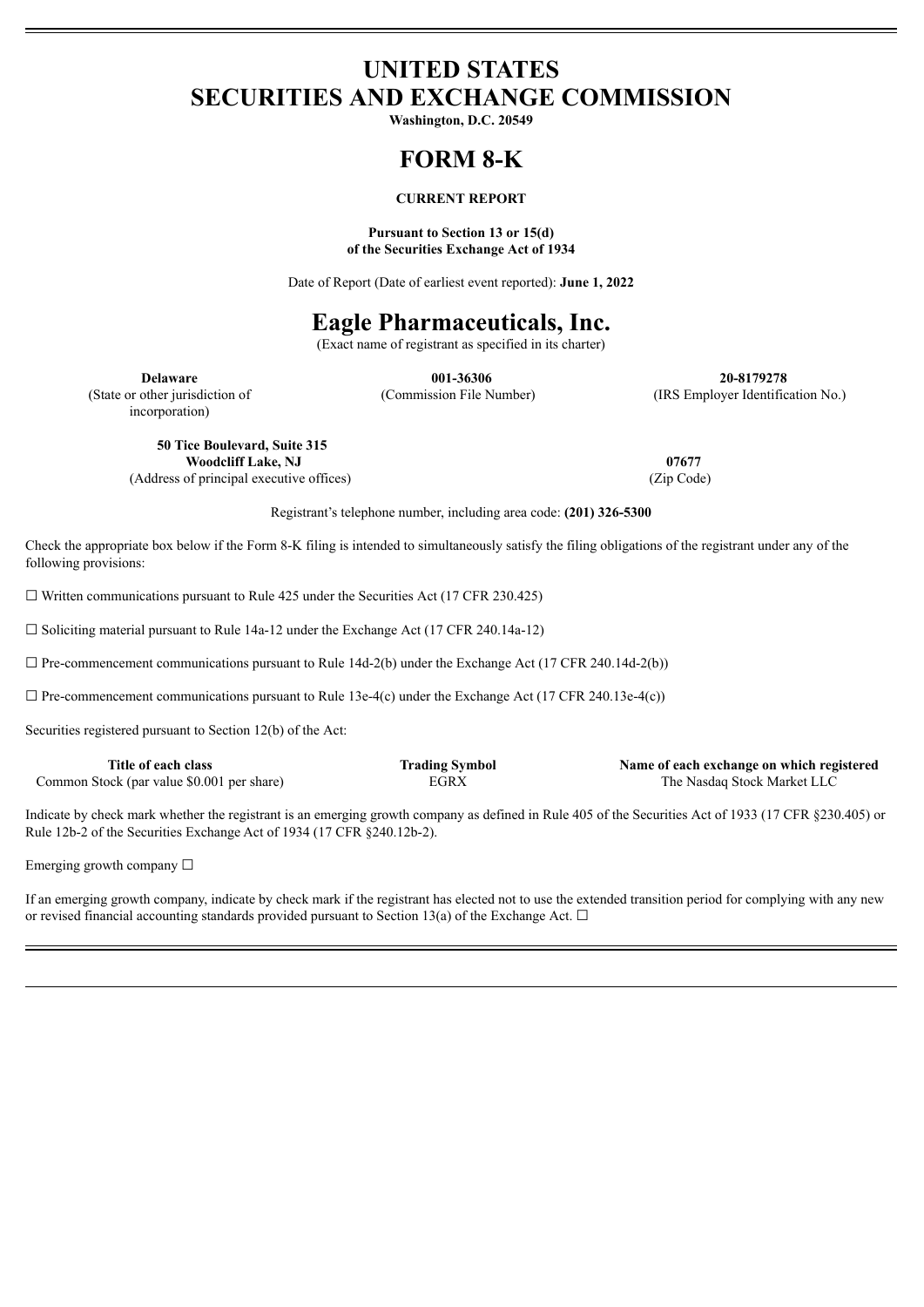## **Item 8.01 Other Events.**

On June 1, 2022, Eagle Pharmaceuticals, Inc., or the Company, issued a press release announcing that AOP Orphan Pharmaceuticals GmbH, with whom it entered into a licensing agreement in August 2021, has submitted a new drug application to the U.S. Food and Drug Administration seeking approval of landiolol, a novel therapeutic, for the short-term reduction of ventricular rate in patients with supraventricular tachycardia, including atrial fibrillation and atrial flutter.

A copy of the full text of the press release referenced above is filed as Exhibit 99.1 to this Current Report on Form 8-K and is incorporated herein by reference.

### **Item 9.01 Financial Statements and Exhibits.**

| <b>Exhibit No.</b> | Description                                                                  |
|--------------------|------------------------------------------------------------------------------|
| 99.1               | <u>Press Release of the Company, dated June 1, 2022.</u>                     |
| 104                | Cover Page Interactive Data File (embedded within the Inline XBRL document). |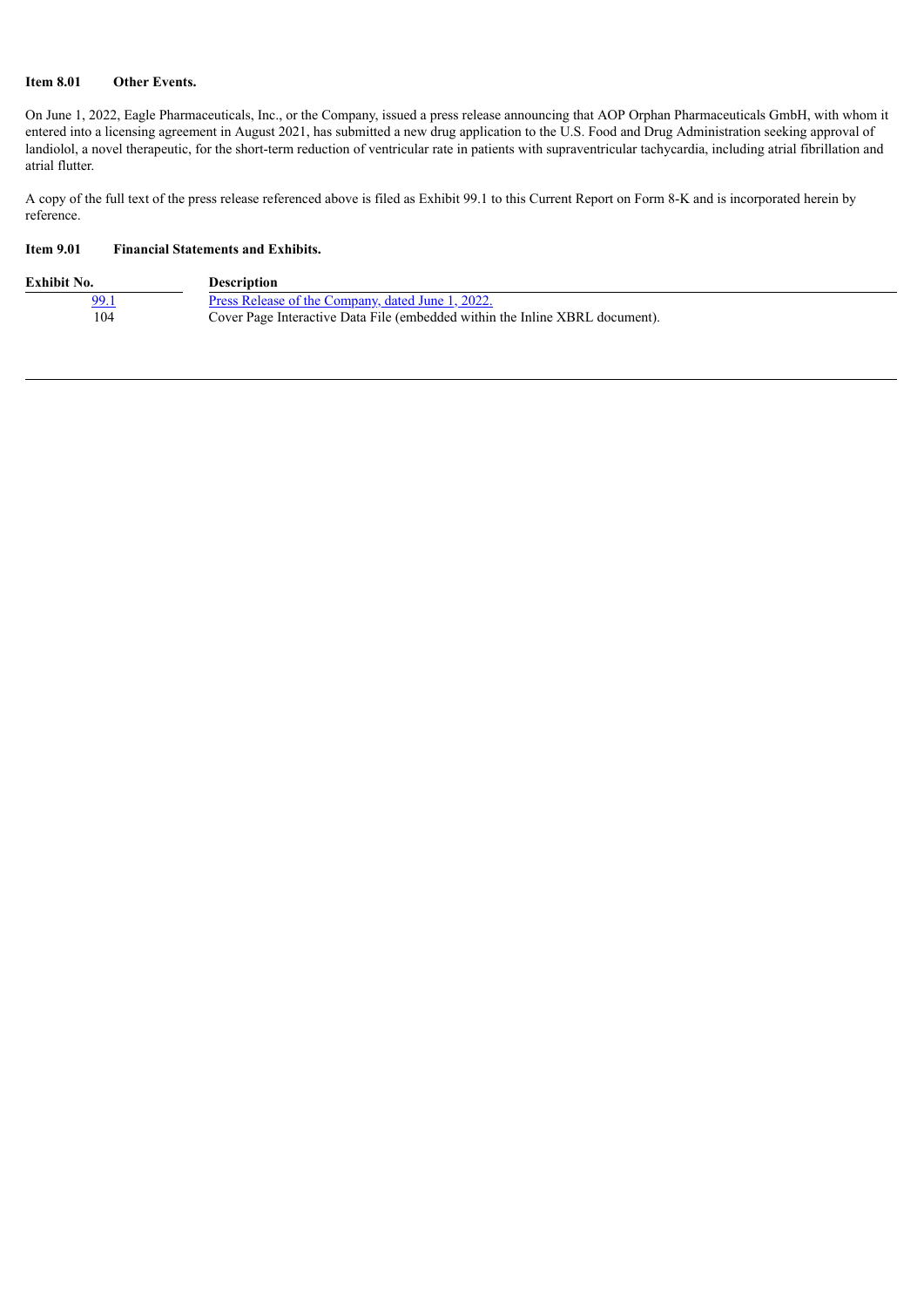## **SIGNATURES**

Pursuant to the requirements of the Securities Exchange Act of 1934, the Registrant has duly caused this report to be signed on its behalf by the undersigned hereunto duly authorized.

## Dated: June 1, 2022 **EAGLE PHARMACEUTICALS, INC.**

By: /s/ Scott Tarriff

Scott Tarriff *Chief Executive Of icer*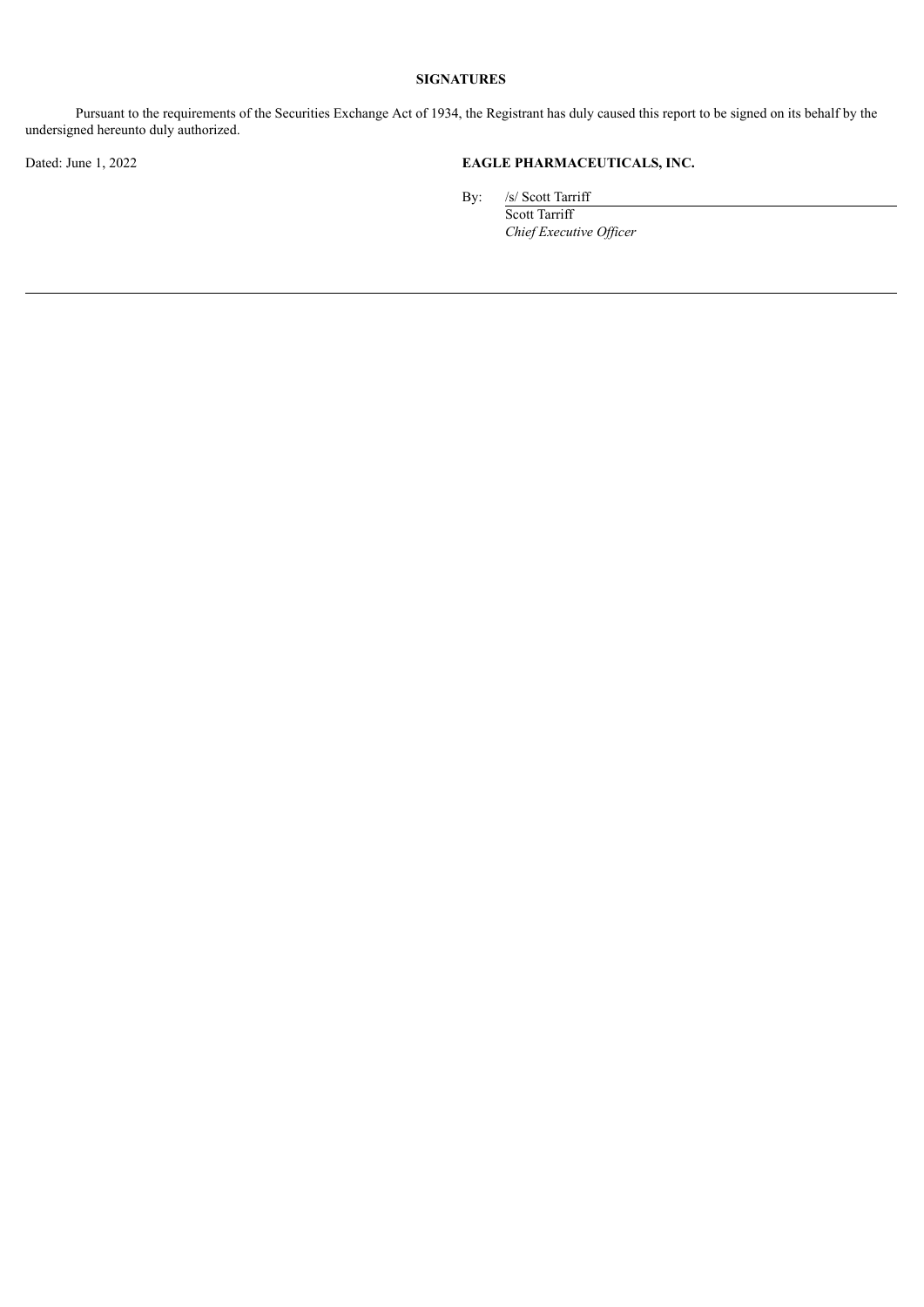<span id="page-3-0"></span>

#### **For Immediate Release**

### Eagle Pharmaceuticals Announces Submission of New Drug Application to U.S. Food and Drug Administration for Landiolol, a Beta-1 **Adrenergic Blocker**

-- Submission seeks approval for landiolol for the short-term reduction of ventricular rate in patients with supraventricular tachycardia, including atrial fibrillation and atrial flutter --

-- Expected approval mid-year 2023, if accepted by FDA for filing, based on feedback from U.S. Food and Drug Administration ("FDA") provided during AOP Health's Type C meeting --

-- Enrollment of study of pediatric patients with supraventricular tachycardia is underway in Europe and is designed to serve as the basis for proposed pediatric study plans for a future FDA submission --

-- If landiolol is approved, Eagle expects five years of new chemical entity exclusivity --

WOODCLIFF LAKE, NJ—June 1, 2022—Eagle Pharmaceuticals, Inc. (Nasdaq: EGRX) ("Eagle" or the "Company") today announced that AOP Orphan Pharmaceuticals GmbH, a member of the AOP Health Group ("AOP Health"), with whom Eagle entered into a licensing agreement in August 2021, submitted a new drug application ("NDA") to the U.S. Food and Drug Administration ("FDA") for landiolol, a short-acting, intravenous ("IV"), cardioselective beta-1 adrenergic blocker. The submission seeks approval for landiolol for the short-term reduction of ventricular rate in patients with supraventricular tachycardia ("SVT"), including atrial fibrillation and atrial flutter.

"The submission of the landiolol NDA is a significant step forward for our company, as we look to bring this important therapeutic candidate to the U.S. market and to expand our footprint in the acute care setting. We believe that landiolol has the potential to become a cornerstone therapy in the management of tachycardia in critically ill patients. Landiolol has differentiated clinical characteristics and an established safety profile, and we look forward to working with FDA during the course of the review process," stated Scott Tarriff, President and Chief Executive Officer of Eagle Pharmaceuticals.

"We are successfully diversifying our revenue stream, anticipated to grow from three commercial products just last year to eight upon the closing of the anticipated Acacia Pharma transaction, and nine with landiolol, if approved. We look forward to the potential of adding another strong product to our portfolio and to leveraging our highly capable hospital-based sales force," concluded Tarriff.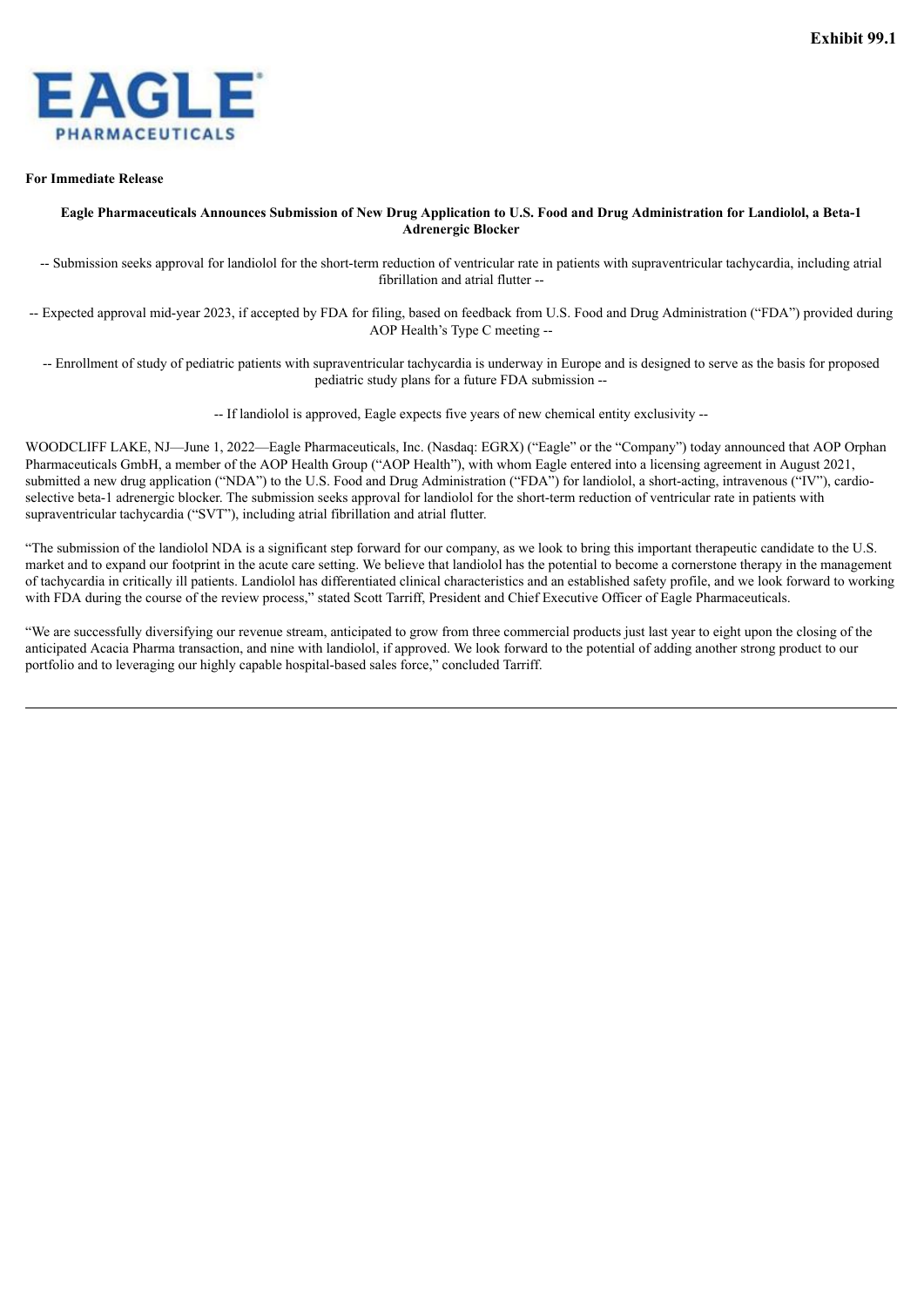Landiolol is an ultra-short-acting, cardio-selective, beta-1 adrenoceptor blocker, which reduces heart rate and has a minimal effect over cardiac contractility (inotropy). Landiolol is designed for use in emergency, critical care, and operating room settings. It is registered in several European countries for the treatment of tachycardic supraventricular arrhythmias and non-compensatory sinus tachycardia.

Landiolol is already commercially available in Japan (Onoact®) and several European markets as RAPIBLOC®. Multiple clinical studies in these geographies demonstrate that landiolol is a safe and effective option for the rapid short-term control of tachyarrhythmias (Syed YY. Landiolol: A Review in Tachyarrhythmias. Drugs. 2018 Mar;78(3):377-388. doi: 10.1007/s40265-018-0883-9. PMID: 29470800.). A Type C meeting was held with FDA in July 2020, at which time AOP Health proposed a submission strategy in which it would provide summaries of pre-existing safety and efficacy data and a metaanalysis of published randomized controlled trials. The FDA tentatively agreed with this methodological approach and deemed data sets adequate to support a proposed NDA.

The management of rapid heart rate (tachycardia) in critically ill patients can be quite complicated regardless of the underlying cause. Beta blockers, also known as beta-adrenergic blocking agents, are a class of drugs that lower heart rate by blocking the neurotransmitters norepinephrine and epinephrine from binding to receptors. These neurotransmitters contribute to the development of tachycardia. β-1 receptor beta blockers are used frequently in critical care settings to manage tachycardia; however, the available β-1 beta blockers in the U.S. can have the unwanted effects of decreasing the contractility, or muscle strength, of the heart, and of lowering blood pressure to a greater extent than landiolol.

Landiolol is ultra-short acting, with a rapid on and off effect that allows clinicians to quickly control heart rate with minimal impact on blood pressure. In addition, with a β1:β2 ratio of 255:1, landiolol is the most cardioselective beta blocker, which the Company believes will result in the least potential impact on respiratory function among available β-blockers. The Company believes that clinicians will welcome landiolol as a key therapeutic tool for the more precise management of tachycardia in the critical care setting.

There are additional clinical settings for which landiolol has the potential to improve patient management. Enrollment in LANDI-SEP, a European clinical trial studying landiolol in patients with tachycardia and septic shock, is complete. Importantly, landiolol is also being studied in a pediatric population, for whom no intravenous beta-blocker drug products are approved in the U.S. for ventricular rate control. The FDA has tentatively agreed that this study could form the basis for proposed pediatric study plans for a future submission to FDA.

#### **About Eagle Pharmaceuticals, Inc.**

Eagle is a fully integrated pharmaceutical company with research and development, clinical, manufacturing and commercial expertise. Eagle is committed to developing innovative medicines that result in meaningful improvements in patients' lives. Eagle's commercialized products include vasopressin injection, PEMFEXY<sup>TM</sup>, RYANODEX<sup>®</sup>, BENDEKA<sup>®</sup>, BELRAPZO<sup>®</sup>, TREAKISYM (Japan), and its oncology and CNS/metabolic critical care pipeline includes product candidates with the potential to address underserved therapeutic areas across multiple disease states. Additional information is available on Eagle's website at www.eagleus.com.